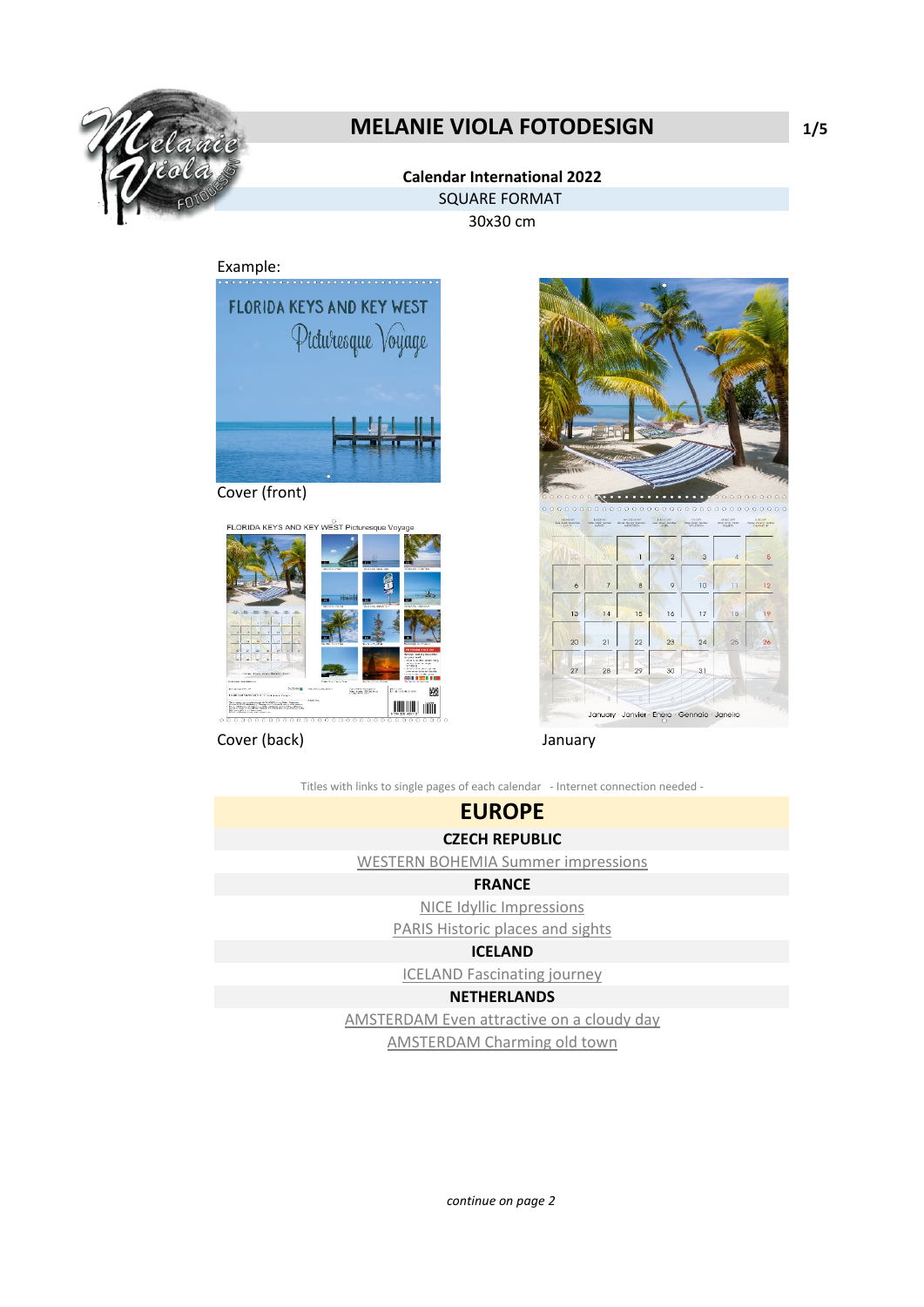

## **MELANIE VIOLA FOTODESIGN 2/5**

Titles with links to single pages of each calendar - Internet connection needed -

### **EUROPE**

### **ITALY**

[FLORENCE Impressions by day and night](https://www.calvendo.de/galerie/florence-impressions-by-day-and-night/?s=FLORENCE%20Impressions%20by%20day%20and%20night&type=0&format=0&lang=2&kdgrp=0&cat=0&)

[MILAN Historic city centre](https://www.calvendo.de/galerie/milan-historic-city-centre/?s=MILAN%20Historic%20city%20centre&type=0&format=0&lang=2&kdgrp=0&cat=0&) [ROME Highlights](https://www.calvendo.de/galerie/rome-highlights-2/?s=ROME%20Highlights&type=0&format=0&lang=2&kdgrp=0&cat=0&)

[SOUTH TYROL Idyllic Merano](https://www.calvendo.de/galerie/south-tyrol-idyllic-merano/?s=SOUTH%20TYROL%20Idyllic%20Merano&type=0&format=0&lang=2&kdgrp=0&cat=0&)

[VENICE Unique attractions](https://www.calvendo.de/galerie/venice-unique-attractions-2/?s=VENICE%20Unique%20attractions&type=0&format=0&lang=2&kdgrp=0&cat=0&)

#### **POLAND**

[LOWER SILESIA Summer impressions](https://www.calvendo.de/galerie/lower-silesia-summer-impressions/?a=3650&)

[WROCLAW Heart of the historic city center](https://www.calvendo.de/galerie/wroclaw-heart-of-the-historic-city-center/?a=3650&)

#### **SWITZERLAND**

[LUCERNE Historic Switzerland](https://www.calvendo.de/galerie/lucerne-historic-switzerland/?s=LUCERNE%20Historic%20Switzerland&type=0&format=0&lang=2&kdgrp=0&cat=0&) [LUCERNE Lovely Switzerland](https://www.calvendo.de/galerie/lucerne-lovely-switzerland/?s=LUCERNE%20Lovely%20Switzerland&type=0&format=0&lang=2&kdgrp=0&cat=0&)

#### **UNITED KINGDOM**

[LONDON Famous Cityscapes](https://www.calvendo.de/galerie/london-famous-cityscapes-2/?a=3650&) [LONDON Classical Cityscapes](https://www.calvendo.de/galerie/london-classical-cityscapes-2/?s=LONDON%20Classical%20Cityscapes&type=0&format=0&lang=2&kdgrp=0&cat=0&)

### **USA**

#### **BOSTON**

[BOSTON History and urban idyll](https://www.calvendo.de/galerie/boston-history-and-urban-idyll/?a=3650&)

#### **FLORIDA**

[FLORIDA KEYS AND KEY WEST Picturesque Voyage](https://www.calvendo.de/galerie/florida-keys-and-key-west-picturesque-voyage/?s=FLORIDA%20KEYS%20AND%20KEY%20WEST%20Picturesque%20Voyage&type=0&format=0&lang=2&kdgrp=0&cat=0&)

#### **NEW YORK CITY**

[NEW YORK CITY Urban Highlights](https://www.calvendo.de/galerie/new-york-city-urban-highlights-2/?s=NEW%20YORK%20CITY%20Urban%20Highlights&type=0&format=0&lang=2&kdgrp=0&cat=0&)

#### **SAN DIEGO**

[SAN DIEGO Coastal city with flair](https://www.calvendo.de/galerie/san-diego-coastal-city-with-flair/?a=3650&)

#### **SAN FRANCISCO**

[SAN FRANCISCO Gorgeous Highlights](https://www.calvendo.de/galerie/san-francisco-gorgeous-highlights-2/?s=SAN%20FRANCISCO%20Gorgeous%20Highlights&type=0&format=0&lang=2&kdgrp=0&cat=0&)

#### **Misc. (Landscapes)**

[Monument Valley – Gorgeous Scenic Views](https://www.calvendo.de/galerie/monument-valley--gorgeous-scenic-views/?s=Monument%20Valley&type=0&format=0&lang=2&kdgrp=0&cat=0&)

[ANTELOPE CANYON Fascinating Views](https://www.calvendo.de/galerie/antelope-canyon-fascinating-views/?s=ANTELOPE%20CANYON%20Fascinating%20Views&type=0&format=0&lang=2&kdgrp=0&cat=0&)

[Gorgeous California YOSEMITE NATIONAL PARK](https://www.calvendo.de/galerie/gorgeous-california-yosemite-national-park-2/?s=Gorgeous%20California%20YOSEMITE%20NATIONAL%20PARK&type=0&format=0&lang=2&kdgrp=0&cat=0&)

[Lovely impressions from Joshua Tree National Park](https://www.calvendo.de/galerie/lovely-impressions-from-joshua-tree-national-park/?a=3650&)

[WHITE SANDS NATIONAL MONUMENT Desert impressions](https://www.calvendo.de/galerie/white-sands-national-monument-desert-impressions/?a=3650&)

[SAGUARO NATIONAL PARK Arizona desert impressions](https://www.calvendo.de/galerie/saguaro-national-park-arizona-desert-impressions/?a=3650&)

[NIAGARA FALLS idyllic impressions by day and night](https://www.calvendo.de/galerie/niagara-falls-idyllic-impressions-by-day-and-night/?a=3650&)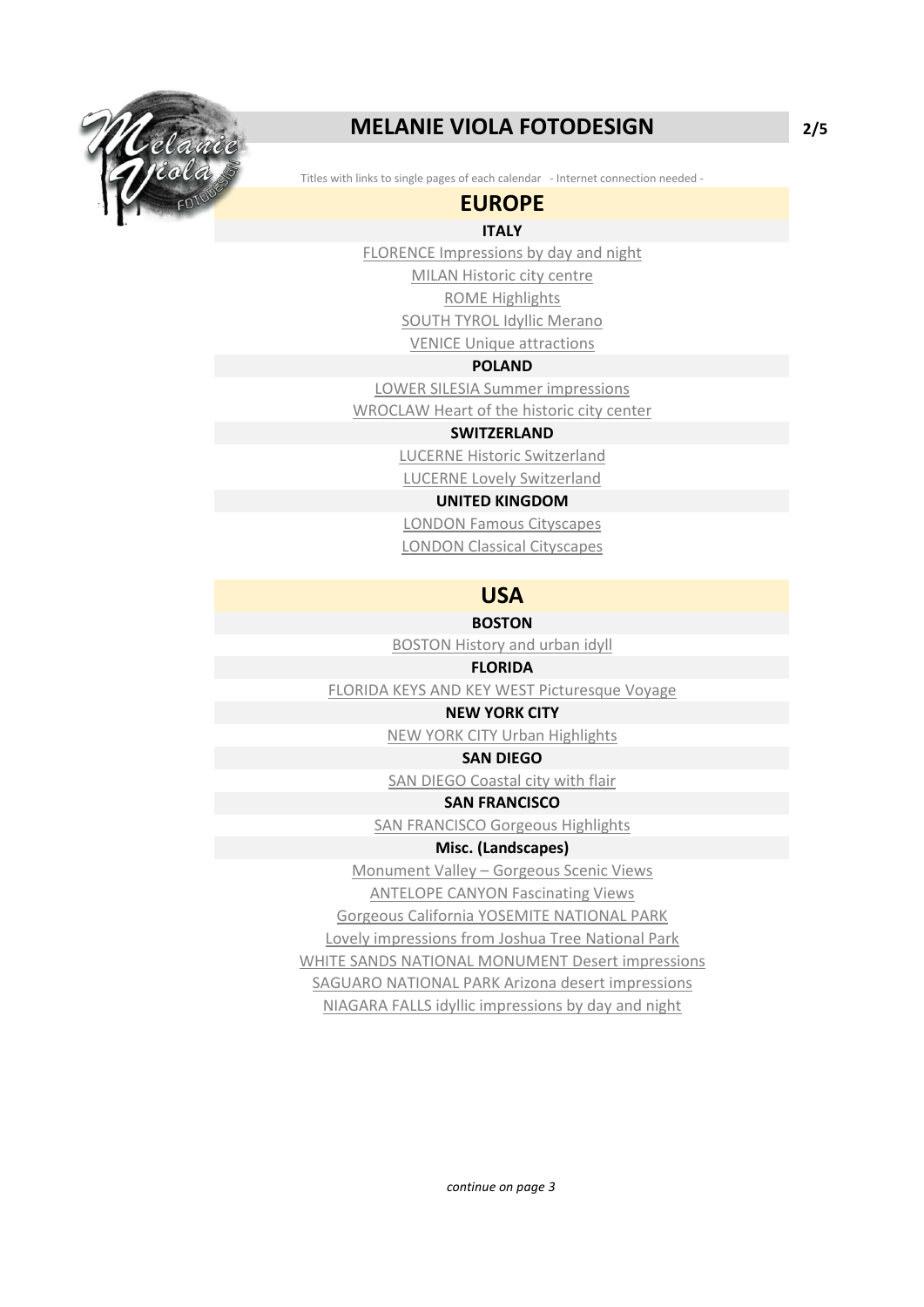

## **MELANIE VIOLA FOTODESIGN 3/5**

Titles with links to single pages of each calendar - Internet connection needed -

### **ART/MOTIVATIONAL**

[12 Motivational Phrases](https://www.calvendo.de/galerie/12-motivational-phrases-2/?s=12%20Motivational%20Phrases&type=0&format=0&lang=2&kdgrp=0&cat=0&)

## **DO IT YOURSELF**

[MEMORIES Design and decorate yourself](https://www.calvendo.de/galerie/memories-design-and-decorate-yourself-2/?s=MEMORIES%20Design%20and%20decorate%20yourself&type=0&format=0&lang=2&kdgrp=0&cat=0&)

## **CITIES (Misc.)**

[12 Urban Impressions](https://www.calvendo.de/galerie/12-staedtische-impressionen/?s=melanie%20viola&type=0&format=0&lang=2&kdgrp=0&cat=0&)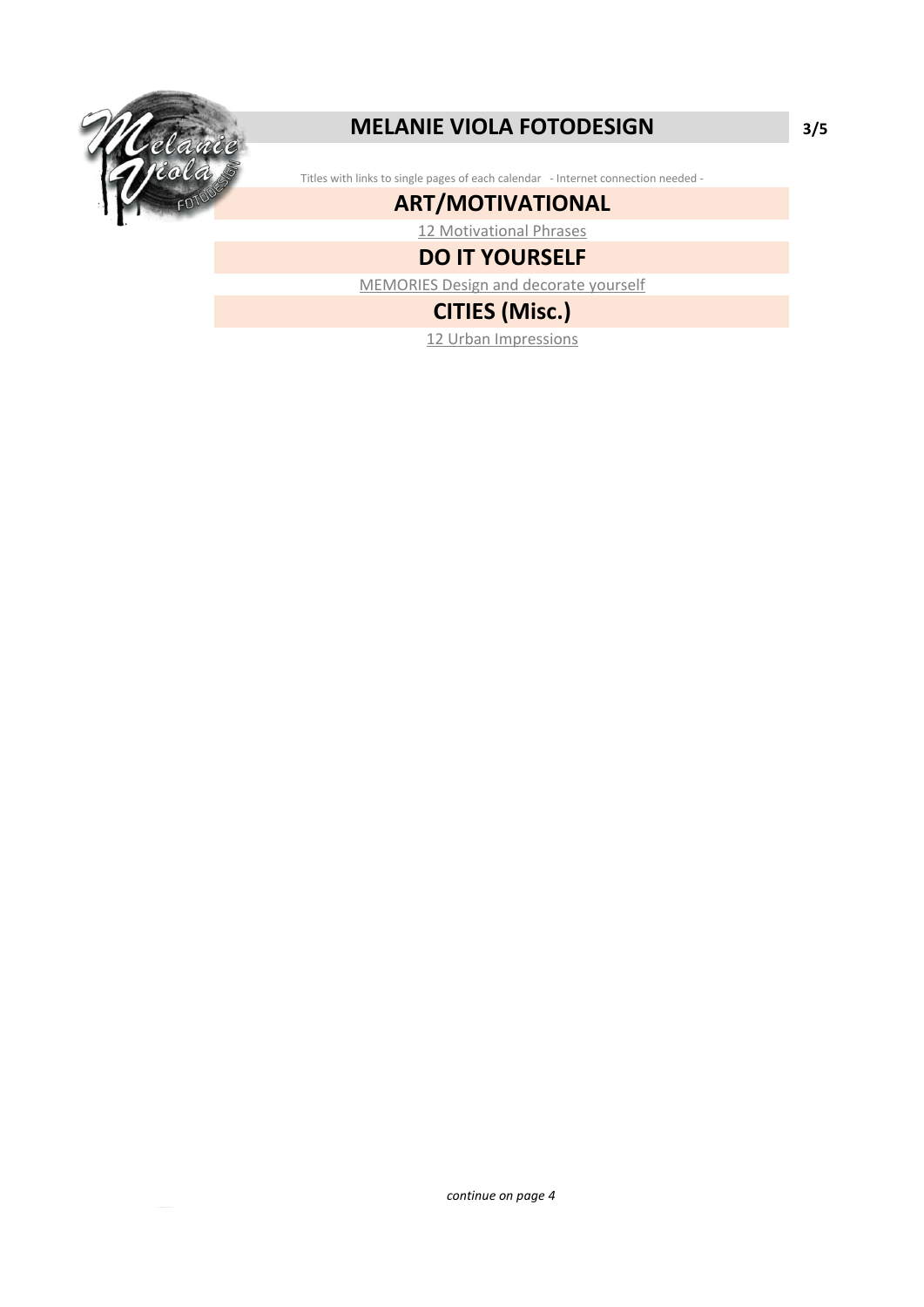

## **MELANIE VIOLA FOTODESIGN 4/5**

#### **Calendar UK 2022** FORMAT: LANDSCAPE & PORTRAIT

DIN A3 & DIN A4



Cover (front) Cover (back)



陵 JUJUL (6)



Titles with links to single pages of each calendar - Internet connection needed -

### **AUSTRALIA**

[SYDNEY A Charming City](https://www.calvendo.de/galerie/sydney-a-charming-city-3/?s=SYDNEY%20A%20Charming%20City&type=0&format=0&lang=2&kdgrp=0&cat=0&) [SYDNEY A Charming City \(Organizer\)](https://www.calvendo.de/galerie/sydney-a-charming-city-4/?s=SYDNEY%20A%20Charming%20City&type=0&format=0&lang=2&kdgrp=0&cat=0&)

### **EUROPE**

**AUSTRIA**

[SALZBURG Lovely Old Town](https://www.calvendo.de/galerie/salzburg-lovely-old-town/?s=SALZBURG%20Lovely%20Old%20Town&type=0&format=0&lang=2&kdgrp=0&cat=0&)

**USA**

**FLORIDA**

[FLORIDA The Sunshine State](https://www.calvendo.de/galerie/florida-the-sunshine-state-3/?s=FLORIDA%20The%20Sunshine%20State&type=0&format=0&lang=2&kdgrp=0&cat=0&)

#### **SAN FRANCISCO**

[SAN FRANCISCO California's Dream City](https://www.calvendo.de/galerie/san-francisco-californias-dream-city-3/?s=SAN%20FRANCISCO%20Dream%20City&type=0&format=0&lang=2&kdgrp=0&cat=0&) [LOVELY TOWN… SAN FRANCISCO](https://www.calvendo.de/galerie/lovely-town-san-francisco-3/?s=LOVELY%20TOwn%20%20SAN%20FRANCISCO&type=0&format=0&lang=2&kdgrp=0&cat=0&) [GOLDEN GATE BRIDGE Fascinating San Francisco](https://www.calvendo.de/galerie/golden-gate-bridge-fascinating-san-francisco-2/?s=GOLDEN%20GATE%20BRIDGE%20Fascinating%20San%20Francisco&type=0&format=0&lang=2&kdgrp=0&cat=0&) [SAN FRANCISCO Panoramic Highlights](https://www.calvendo.de/galerie/san-francisco-panoramic-highlights-2/?s=SAN%20FRANCISCO%20Panoramic%20Highlights&type=0&format=0&lang=2&kdgrp=0&cat=0&)